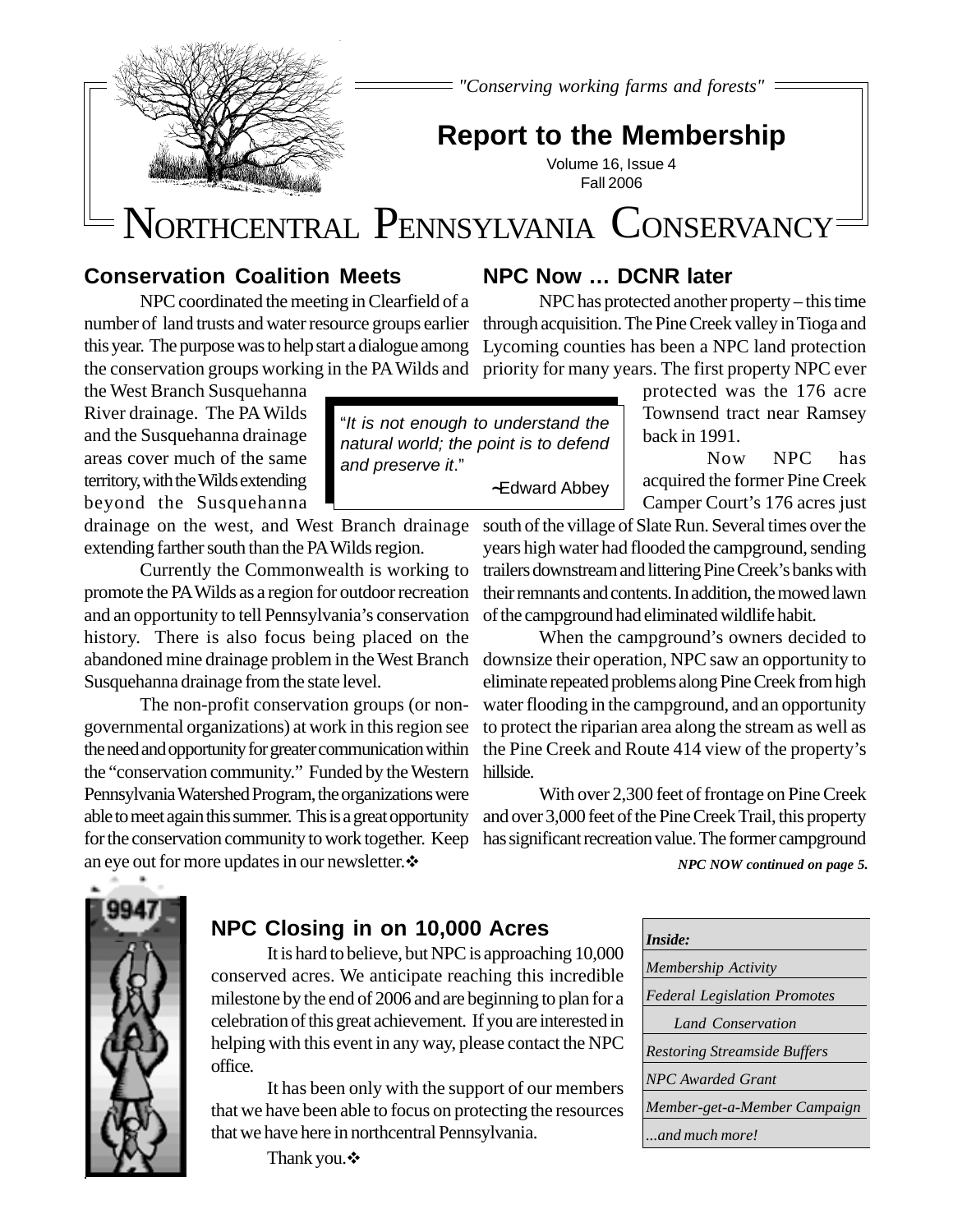## **Membership Activity from 6/1/2006 through 8/31/2006**



#### **CORPORATE MEMBERS**

Many thanks to our corporate members for their support of NPC's mission. Please take note of those businesses which have shown they care about the future of our communities with their corporate membership and show YOUR support to them.

**Osprey (\$1000- 1999)** Mark C. Oberheim DMD Montour Oil Service Company

#### **American Kestrel (\$500- 749)** Jersey Shore State Bank Keystone Forging Co. Lycoming Co. Resource Management Glenn O. Hawbaker Inc.

#### **Small Business (\$100- 499)** PMF Industries Inc. Wayne Twp. Landfill CCSWA Raup & Wiley, Attorneys at Law

Clinton County Economic

Partnership

#### **GENERAL MEMBERS**

**Bobcat (\$1000- 4999)** Matthew & Lisa Cramer

#### **Black Bear (\$500- 999)**

John M. Confer Charles & Helen Schwarz William & Kimberly Van Campen Charles & Jane Darrow

#### **White-tailed Deer**

2 **(\$250- 499)** Mr. & Mrs. Henry Perciballi Willem J. & Tamara D. Lubbe George I. Rodgers Family David & Sally Craig Mr. & Mrs. Law Groner Henry & Michelle Frey Harvey & Anne Katz

### **Black Cherry (\$100- 249)**

James & Cheryl Redmond Alex & Tracie Witter Linda Stein Stephen E. Jaquith Susan Joshi Robert & Sarah Newcomb Charles & Fay Lindrooth Mr. & Mrs. Harry Webster III Bob & Nell Carnein Ron & Sondra Beach Paul Millinghausen Mr. & Mrs. Brett Feese Larry Entz Jennie S. Beyer Dave Rockey Alvin L. Snowiss

R. Bruce & Jeane Smay Len Richards & Maureen McClure Joe & Jeffrie Fiedor

#### **Red Oak (\$50- 99)**

Ronald & Martina Johnson Heidi Schwarz-Hosler James Woods Rich & Family Melanie Taormina Charlie Lockard Robert G. & Rose Ann Wallace Edward & Judith Lyon Dr. & Mrs. Herbert Ecker Sr. Mrs. William F. Williams Kathie L. Hunter Gary and Carolyn Glick Scott & Karen Keck C. Herbert Larson Rudolph Holtzman Mr. & Mrs. Charles M. Plankenhorn John & Cathy Miller Joseph & Margaretta Stewart Veryl & Linda Frye James & Maria Casale James R. Eckert Terry & Dorian Myers Joan C. Gingrich Ed Lawrence & Catherine McLaughlin David K. Gilpin Earle & Pattie Layser Ted & Tracey Barbour Jonathan Bastian Douglas Loffredo

Kent & Donna Knisley Dan & Patti Alters Toner & Kathy Hollick R. James Dunham George E. Rizzo & Family Darrel & Elaine Reibson Larry R. Bason VMD Warren R. & Mary Lou Baldys Patty L. Bowman Esq. Mr. & Mrs. John M. **Carpenter** Sandy Rife Dean W. Selfe Rebecca Baker Fred C. Stiner, Jr.

**Sugar Maple (\$35- 49)**

#### **White Pine (\$25- 34)**

Romey & Heather Fagnano Max Geise Jack & Michele Davidson Michael & Mary Ditchfield Linda C. Murray Dave Winton Mountain Graphics Casey Pfitzenmayer James Geurts Donald Faulkner Conrad Schlesinger John B. Raymond Ken & Jane Light

#### **Additional Donations** Alan Viani &

Jane Morgenstern

Western PA Watershed Program

### **Byers Island Project Donations**

Susquehanna River Wetlands Trust

The Degenstein **Foundation** 

#### **Honorariums**

Sam C. Schon by William & Ruth Correll

#### **Memorials**

Ruth Burns by Joanne Fisher

Maurice Sheaffer by George & Shirley **Durrwachter** 

#### **Item Donation**

Dunkin' Donuts

**Is the Northcentral Pennsylvania Conservancy in your will?** Remembering NPC in your will is a way to leave a legacy to future generations. If you will a gift to NPC, please include our full name and federal id number (23-2606163) to ensure that your wishes are carried out as you intend, as there are many organizations that use the word "conservancy."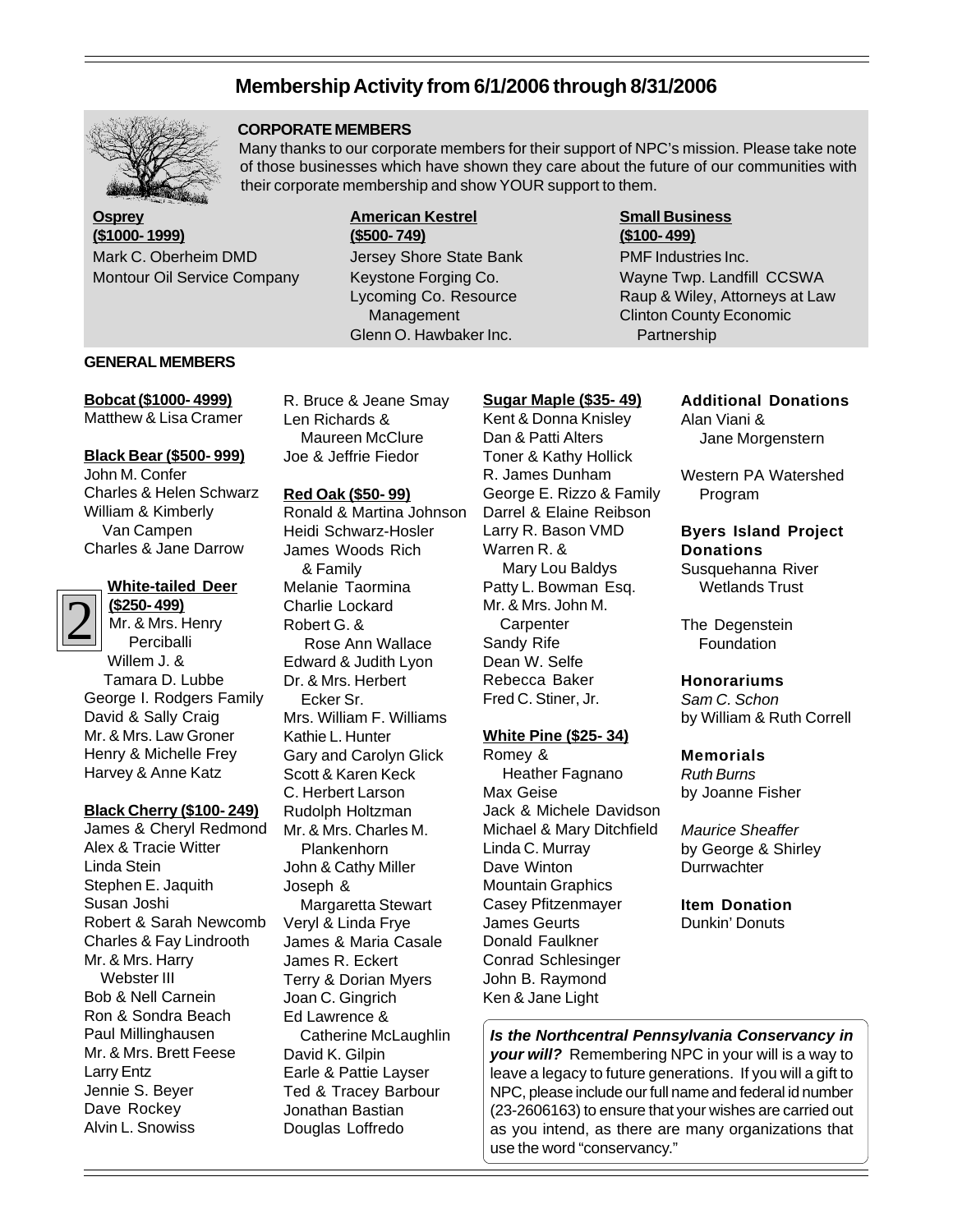# **Federal Legislation Helps Promote Land Conservation**

### **By Andrew M. Loza, Executive Director, Pennsylvania Land Trust Association**

In the odd way of politics, the new Federal Pension Protection Act helps protect family farms, working forests, wildlife and water. Provisions in the law expand tax benefits for families who enter into agreements to conserve their land. These agreements, often called conservation easements, protect special places and natural resources while keeping land in private ownership.

 Conservation agreements establish conservation goals for a property and set limitations on uses of the property to achieve these goals. The landowner keeps control of the property subject to the limits. The agreement is tailored to the character of the property, the wishes of the owner and the purposes of the participating conservation organization. For example, an agreement might prohibit construction within 200 feet of a stream but allow it everywhere else. Another agreement might support farming and building a residence but forbid any other development. Another might allow sustainable timbering but restrict most other uses. The agreement applies to present and future landowners, protecting the land forever.

With the new tax provisions, federal law now works much better for folks who conserve their valuable land for the benefit of all. (For tax purposes, the value of a conservation easement is the difference between the land's value with the easement and its value without the easement.) Previously, a family earning \$50,000 a year who donated a \$1 million conservation easement could take a total of \$90,000 in charitable deductions distributed over six years. The new law allows that same family to use  $$400,000$  in deductions over 16 years – a substantial improvement. If the landowner qualifies as a farmer, they might receive up to \$800,000 in deductions for their million dollar gift for the public good.

Donations and partial donations that meet IRS requirements can take advantage of the federal tax benefits. Note that even with tax benefits, a landowner can still make more money by selling their land for development, Consequently, the decision to enter a conservation agreement is not just about tax benefits; it is about conserving natural resources and places that matter for our children.

Fifty charitable conservation organizations working in communities across the Commonwealth have partnered with landowners to conserve 150,000 acres of forest, farm and community open space using conservation agreements.

Senator Rick Santorum wrote and championed the act's conservation provisions in Congress. Thanks to his hard work, the generosity of conservation-minded landowners, and the efforts of charitable conservation organizations, more of the forest, family farms and other special places that make Pennsylvania great will be protected for present and future generations.

The enhanced tax benefits are only available through 2007, so now is the time for conservation-minded landowners to act. They can find a local conservation organization to partner with and other information by visiting www.conserveland.org. ❖

# **Annual Appeal Letters Coming Out in November**

Every fall NPC gives you an opportunity to

make an extra year end donation to continue your support of land conservation. This year your letter should be arriving in your mailbox in late November. We hope you will read the letter and

3

consider making a gift to help NPC in its mission of conserving the working farms and forests in Northcentral Pennsylvania.

# **Need a Speaker?**

If a club or organization you belong to needs a speaker or program, keep the Northcentral Pennsylvania Conservancy in mind. A staff member or volunteer can attend your meeting and provide a presentation on the Northcentral Pennsylvania Conservancy, or a specific project on which we have worked. Call the NPC office if you are interested.  $\div$ 

### **Correction to Summer Newsletter**

In the Summer newsletter we reported on a mailing some of our members may be receiving. Regrettably, the article left some people with a wrong conclusion. There is not an agreement between The Nature Conservancy and the Northcentral Pennsylvania Conservancy for a direct mail partnership. The Nature Conservancy did not share any member names and addresses with NPC.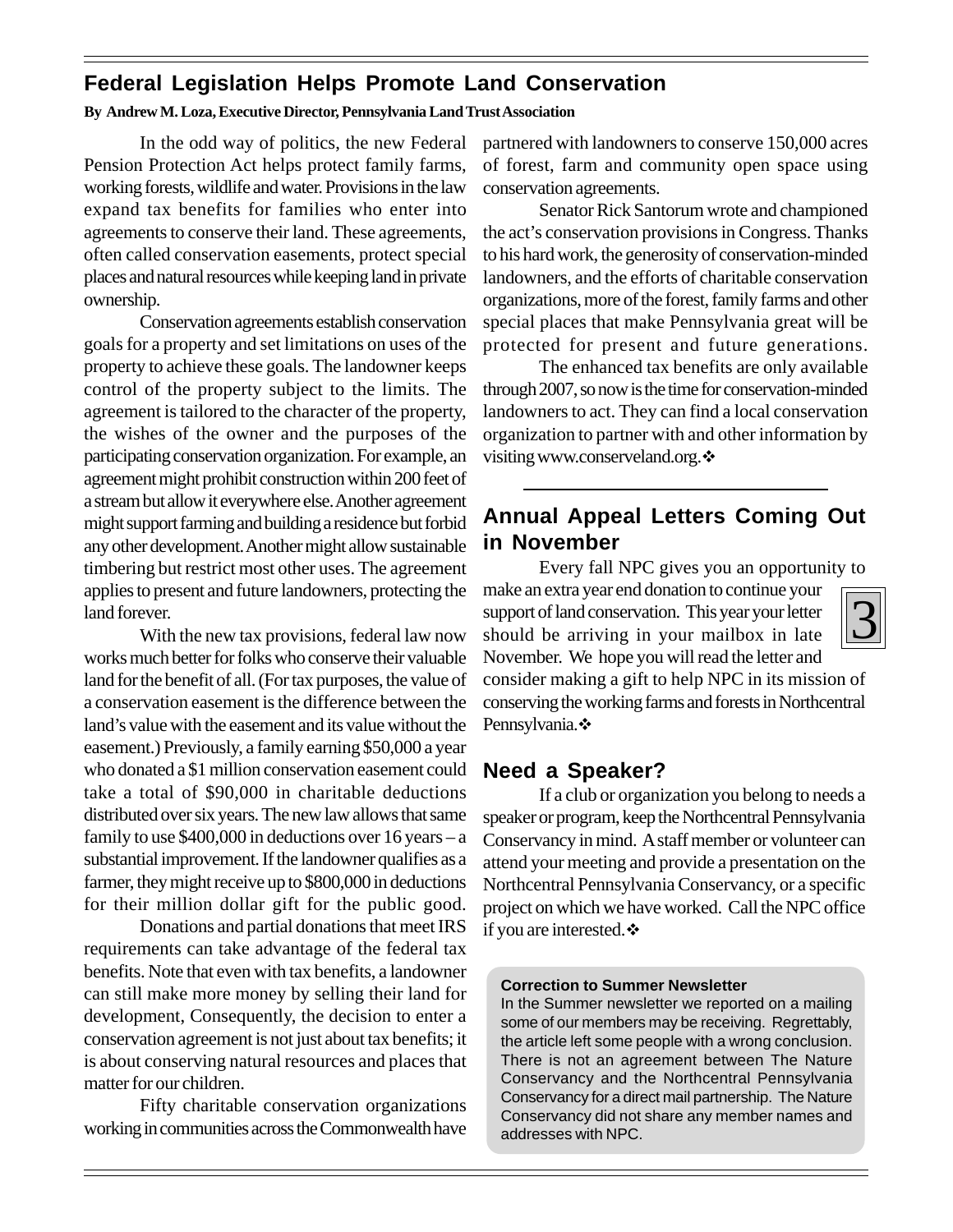# **Restoring Streamside Buffers**

In NPC's Fall 2005 newsletter we explained our **Forward**involvement with CREP. In case you missed that issue, CREP is the Conservation Reserve Enhancement Advisory Committee has been Program established to protect environmentally sensitive land, decrease erosion and protect water quality on cropland by planting trees and shrubs. In 2004 NPC entered into an agreement with PPL to restore the organization is planning a project forested riparian (stream-side) buffers on 128 acres of cropland along Chillisquaque Creek in Montour County. of Agriculture's CREP to establish the buffers.

Tree planting began in 2004 on 35 acres and continued in 2005 on an additional 37 acres. In the spring of 2006, more than 41 acres were planted with 5,700 trees and 3,700 shrubs. This fall the remaining 15 acres will be planted and the stream-side buffers will be well on their way to keeping sediment and agricultural chemicals out of the water, to shading the stream and to Contact the NPC office for more information.  $\ddot{\cdot}$ . providing wildlife habitat.

If you drive along Route 54 between Turbotville and Washingtonville you may notice the light-colored tree



tubes which protect the planted seedlings from deer. of the top of the tubes, which act as miniature greenhouses, giving the seedlings a boost in their first few years.

NPC leases the 128 planted acres from PPL and, in turn, NPC receives payment from the US Department of Agriculture for the land taken out of crop responsibility is monitoring the survival of the tree seedlings and notifying the planting contractor regarding how many need to be replaced.

benefit. ❖

# **Greenway Moving**

The West Branch working on updating the list of potential greenway projects for implementation. If you or your



Susquehanna

NPC has been working with PPL and the US Department Greenway goal is to "think regionally and develop locally" that is related to the River- or if you just have an idea for such a project - we need to hear from you! The – and we need your ideas if we are going to succeed with this being a comprehensive, grass-roots effort.

> Through Susquehanna Greenway funding we can offer technical support to help you develop your project scope, assist with a grant application, identify potential funding sources, introduce you to potential partners, and help you transform your great idea into a great project.

# **NPC Awarded Grant for Byer's Island**

Back in the Spring NPC took title to the Byer's Already some of the planted trees have grown out archipelago. The name "archipelago" is the name Brook Lenker of the Susquehanna River Trail Association used to refer to the five islands in the Susquehanna River near Shamokin Dam. One word is easier to say and sounds **fi**ction "five islands in the Susquehanna River near Shamokin Dam", so we will use the term too!

Since the last issue of the newsletter, NPC was production and put into the CREP program. Our awarded a grant from the Degenstein Foundation in Sunbury to assist with this project. The grant from the Foundation is allowing NPC to offset the project costs.

NPC executed an option to purchase agreement Water quality, wildlife, PPL, NPC and all of us with the Commonwealth. It should take about six to eight weeks for paperwork processing and the archipelago should be in state ownership before the end of November.

### **Golf Outing Cancelled**

 Due to unforeseen circumstances, NPC has cancelled the fall Golf Outing which had been scheduled for Monday, September 25th at White Deer Golf Course.

 Since we will not have the projected income generated from this annual event, we welcome recommendations from NPC's membership for a replacement fundraising activity. Perhaps you know of an event that has worked well for another organization, especially if it is something that this region has not utilized as an organization fundraiser. Your input is important.

Thank you again to everyone who planned to be a part of this year's event. NPC is very appreciative of the pledged support we received from sponsors and donors.  $\mathbf{\hat{*}}$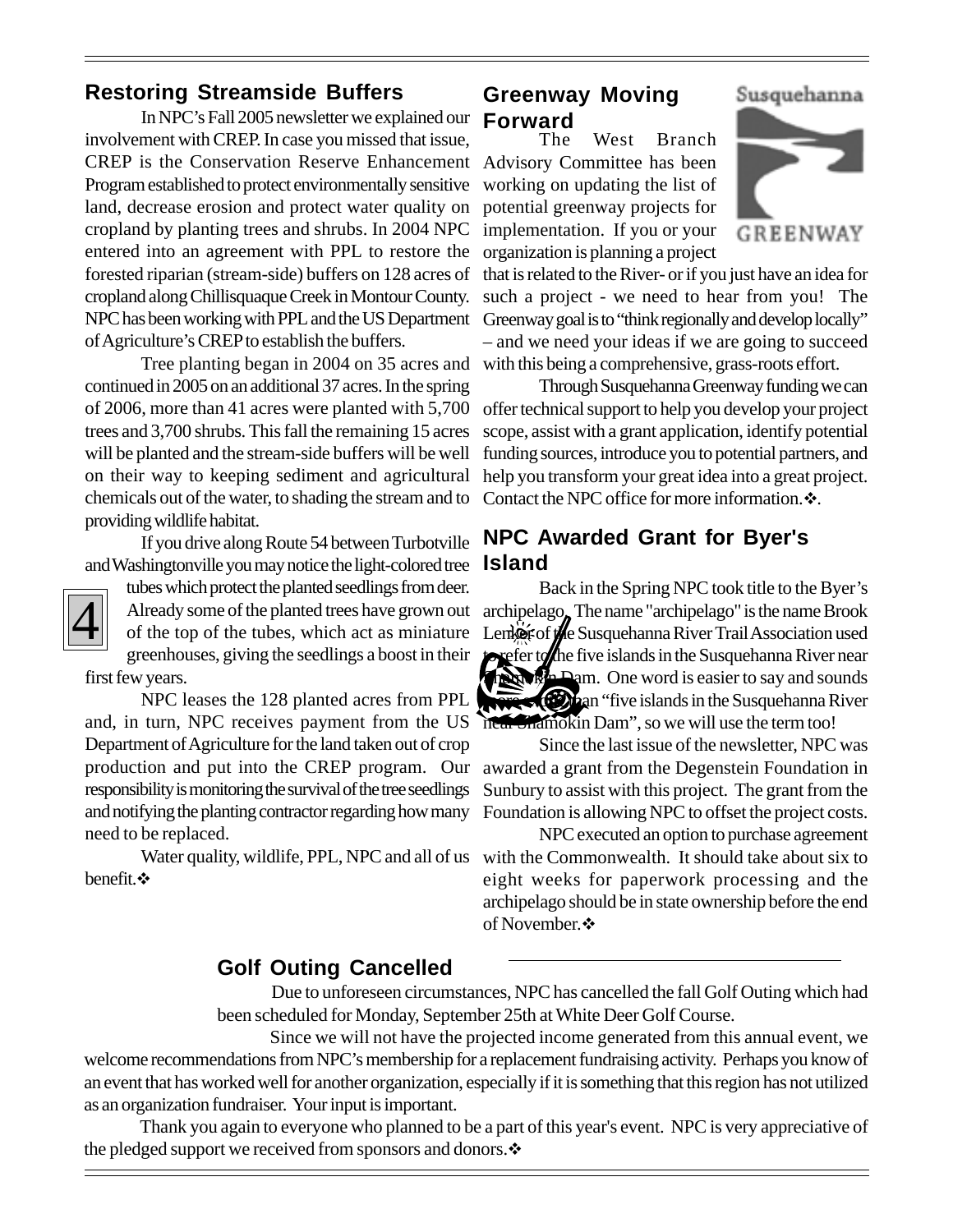# **Regional Programs Planned**



Fall is the season for NPC's regional membership programs! Come learn about Hellbenders as well as the proposed trail linking

Wellsboro and Wellsboro Junction. Please let the NPC office know if you plan to attend either of these programs.

### *Clinton County Regional Program*

On October 23, 2006, Dr. Peter Petokas of the Lycoming College Clean Water Institute will provide an overview of hellbenders and the research he is conducting on its populations in local waterways. Known also as "mud dogs", hellbenders were once "hunted" because they were thought to feed on trout eggs (they do not).

This program will be held on Lock Haven University's campus and is free and open to the public. There will be a casual dinner buffet in the Eagle Wing Snack Bar in Lock Haven University's Parsons Union Building before the program for a cost of \$16.00 per person. The program will also be held in the Parsons Union Building in the multipurpose room.

#### *Tioga County Regional Program*

Want to know more about the possibility of a trail linking Wellsboro Junction with Wellsboro? Then attend our Tioga County dinner on November 2. Jim Weaver, Tioga County Planning, will provide us with an overview of the project, why its needed, and what it could mean for Tioga County.

The program and dinner will be held in the Penn Wells's back dining room. The cost for the evening is \$20.00 per person.  $\mathbf{\hat{P}}$ 

#### *NPC Now continued from page 1.*

occupied 19 acres along the stream, acres which now present the opportunity to restore streamside vegetation. The remaining 155 acres are on a steep hillside rising 945 feet from the valley floor. The mountain top contains an impressive stand of red pine near the southern edge of its natural range. The hillside is covered by a mixed oak forest with a scattering of large old white pine.

The purchase of this property brings NPC's total protected acres to just under 10,000. The former campground will be transferred to the Pennsylvania Bureau of Forestry for inclusion in the Tiadaghton State Forest and will then be open to the public. ❖

## **Grant Receipt Misconception**

Recently the Williamsport Sun-Gazette printed an article describing a generous donor's large gift to a conservation organization. NPC thinks this is wonderful because all support for nature and land protection benefits everyone.

However, there has been a bit of confusion over the article. Several NPC members commented to NPC staff that they were delighted we had received a \$2.5 million gift. That would be wonderful, however the recipient of this money was not the Northcentral Pennsylvania Conservancy, but rather a large national conservation organization that has recently become more active in our area. Please keep in mind that NPC is your local land conservation organization, serving the 12 county area of the north central region of Pennsylvania.



# **Member Get a Member Campaign**

Please don't forget! The Member-Get-a-Member Campaign is still underway.

Ask your family and friends to join you in supporting land conservation in this region. Cut out the form below and hand it to a potential member, or ask them to visit www.npcweb.org to download a membership form.



| Name:                                                  |  |  |
|--------------------------------------------------------|--|--|
| Mailing Address: <u>_____________________________</u>  |  |  |
|                                                        |  |  |
|                                                        |  |  |
| Phone (area code):____________________________         |  |  |
| Email Address: <u>________________________________</u> |  |  |
| NPC Member Referral Name:                              |  |  |
| Please enroll me at the following level:               |  |  |
| White Pine (\$25)                                      |  |  |
| Sugar Maple (\$35)                                     |  |  |
| Red Oak (\$50)                                         |  |  |
| Black Cherry (\$100)                                   |  |  |
| White Tail Deer (\$250)                                |  |  |
| Black Bear (\$500)                                     |  |  |

The official registration and financial information of the Conservancy may be obtained by calling the Pennsylvania Department of State toll-free within PA 800-732-0999. Registration does not imply endorsement. The Conservancy is a 501(c)(3) organization. All contributions are tax-deductible to the extent allowable by law.